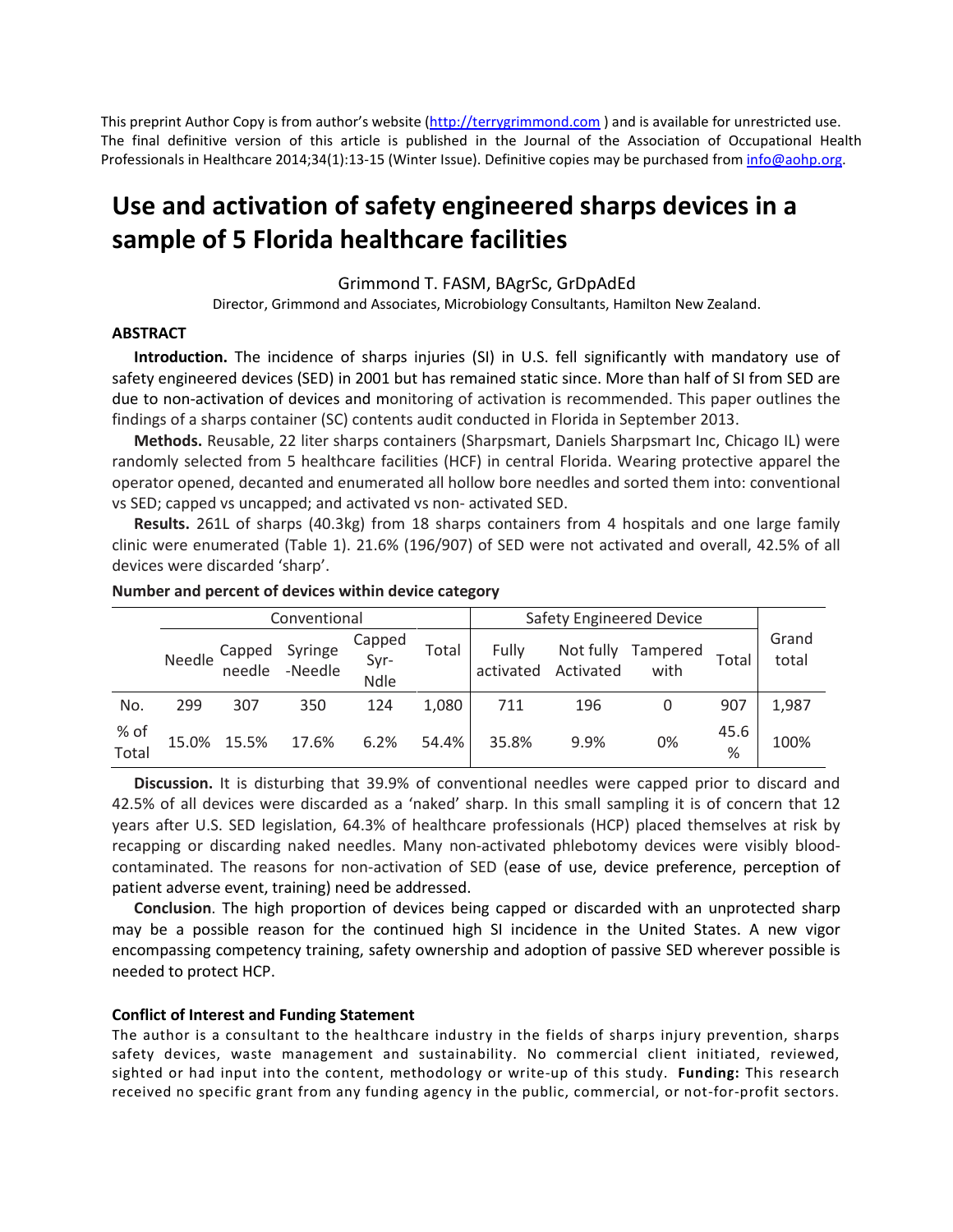#### **Introduction**

The risk to healthcare personnel (HCP) of bloodborne pathogen (BBP) transmission from percutaneous sharps injuries (SI) significantly decreased with the 2001 enactment of the OSHA needlestick safety and Prevention Act (NSPA) mandating use of safety engineered sharps devices (SED). $<sup>1</sup>$ </sup> However it is perplexing that no significant fall in SI incidence has occurred in the 10 years following the NSPA.<sup>2</sup>

With mandatory use of SED, a rising proportion of SI sustained from SED (over conventional devices) is expected,<sup>3</sup>and SI due to non- or incomplete activation of the SED has risen from 35% immediately after the NSPA, $4$  to 56% more recently.<sup>3</sup> From an early time, the activation of SED was recognised as a key component in SED efficacy and monitoring of activation rates is recommended. $5$  Monitoring of SED activation rates can only effectively be achieved by decanting SC contents and counting activated and non-activated devices under controlled conditions and environments.6 No published post-NSPA reports of U.S. SC contents audits were found in the literature and this paper outlines the findings of a SC contents audit conducted in Florida in September 2013.

## **Methods**

In September 2013 an area was set aside at a regulated medical waste factory and patient-room, 22 liter reusable sharps containers (Sharpsmart, Daniels Sharpsmart Inc, Chicago IL) were randomly selected from large transporters arriving from healthcare facilities (HCF). The names of facilities and order of arrival of transporters were unknown to the operator. Depending on the number of SC arriving from the HCF, between 3 and 7 SC were chosen from each facility. Sharps containers were confined to the 22 liter size commonly used for patient rooms to exclude laboratory and operating room sharps waste. Each SC was opened and the contents gently decanted onto a large plastic-lined bench. Wearing eye protection, long-sleeve gown, covered leather shoes and heavy-duty gloves, and using tongs, the contents of each SC was sorted item by item into the categories depicted in Table 1. Only hollow bore needle devices were enumerated. Safety engineered phlebotomy devices connected by tubing to a 'naked' conventional hollowbore needle were classified as 'conventional' devices. All categories were weighed to nearest gram on electronic kitchen scales. Upon completion of the audit, all sharps waste was returned to the factory system for autoclaving and disposal.

## **Results**

A total of 18 sharps containers were sampled from 4 hospitals and one large family clinic in the center of Florida. A total volume of 261 liters of sharps (40.3 kg) was audited and 1,987 hollow-bore devices categorized and enumerated. Data on device numbers and percentages within major categories are show in Table 2.Three facilities had a predominance of antiemetic, saline or heparin conventional syringe-needle devices. No SED had evidence of tampering or removal of the safety mechanism.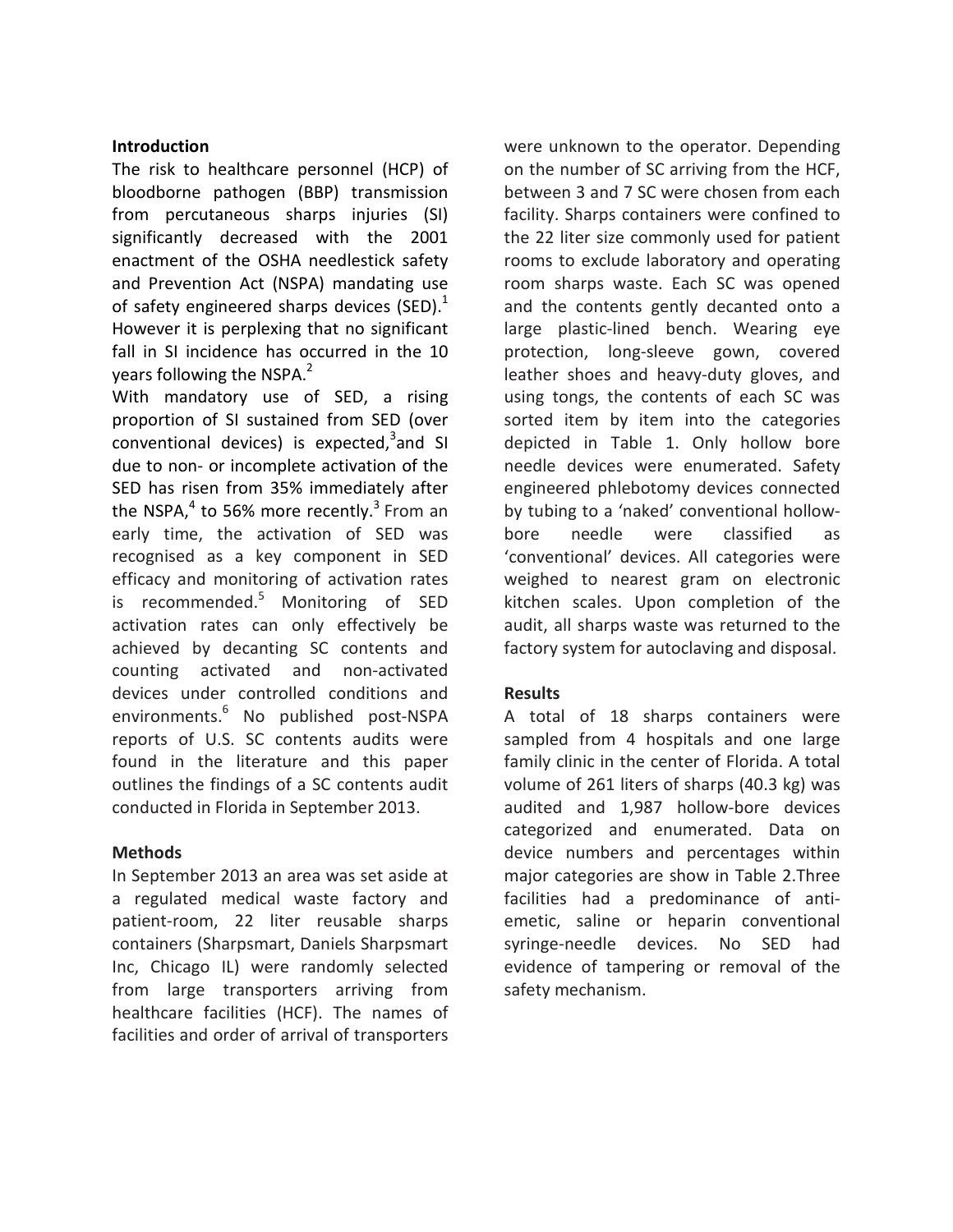| Conventional<br>Hollow-bore<br>devices      | Needles, wingsets, blood-draw barrels (needle protruding).<br>Capped needles<br>Syringe-needle combinations<br>Capped syringe-needle combinations                                                                                |
|---------------------------------------------|----------------------------------------------------------------------------------------------------------------------------------------------------------------------------------------------------------------------------------|
| Safety engineered<br>Hollow-bore<br>devices | Fully activated<br>Not activated or partially activated (i.e. sharp protruding, or capped)<br>Tampered with (safety mechanism removed)                                                                                           |
| Other sharps                                | e.g. scissors, forceps, vials with needles inserted, open ampoules, sutures,<br>broken glass, vials with jagged metal tops, potential sharps (fragile glass<br>items), blood-draw barrels (internal needle only), safety lancets |
| Non-sharps                                  | e.g. paper, trays, plastic packaging, tissue, gloves, gauze, tubes, syringes,<br>medications, intact vials (without jagged tops), bottles                                                                                        |

|  | Table 1. Categories into which sharp container contents were sorted |  |
|--|---------------------------------------------------------------------|--|
|--|---------------------------------------------------------------------|--|

## **Table 2. Number and percent of devices within device category**

|                                |                   |                   | Conventional       |                    |                    | Safety Engineered Device |                        |             |                  | Grand |
|--------------------------------|-------------------|-------------------|--------------------|--------------------|--------------------|--------------------------|------------------------|-------------|------------------|-------|
|                                | Needle            | Capped<br>needle  | Syringe-<br>Needle | Capped<br>Syr-Ndle | Total              | Fully<br>activated       | Not fully<br>Activated | Tamper      | Total            | total |
| No.                            | 299               | 307               | 350                | 124                | 1,080              | 711                      | 196                    | $\mathbf 0$ | 907              | 1,987 |
| % of Total                     | 15.0%             | 15.5%             | 17.6%              | 6.2%               | 54.4%              | 35.8%                    | 9.9%                   | 0%          | 45.6%            | 100%  |
| Range<br>of Total %            | $3.4% -$<br>36.4% | $1.6% -$<br>42.2% | $4.6% -$<br>42.7%  | $2.0% -$<br>9.2%   | $30.5% -$<br>85.2% | $10.0\%$ -<br>60.4%      | $0.6% -$<br>27.5%      | 0.0%        | 14.8% -<br>69.5% |       |
| % of sub-<br>category          | 27.7%             | 28.4%             | 32.4%              | 11.5%              | 100%               | 78.4%                    | 21.6%                  | 0%          | 100%             |       |
| Range of<br>sub-<br>category % | $8.4% -$<br>42.7% | $3.2% -$<br>49.5% | $5.4% -$<br>73.7%  | $2.3% -$<br>25.2%  |                    | $39.6% -$<br>86.9%       | $1.4% -$<br>60.4%      | 0.0%        |                  |       |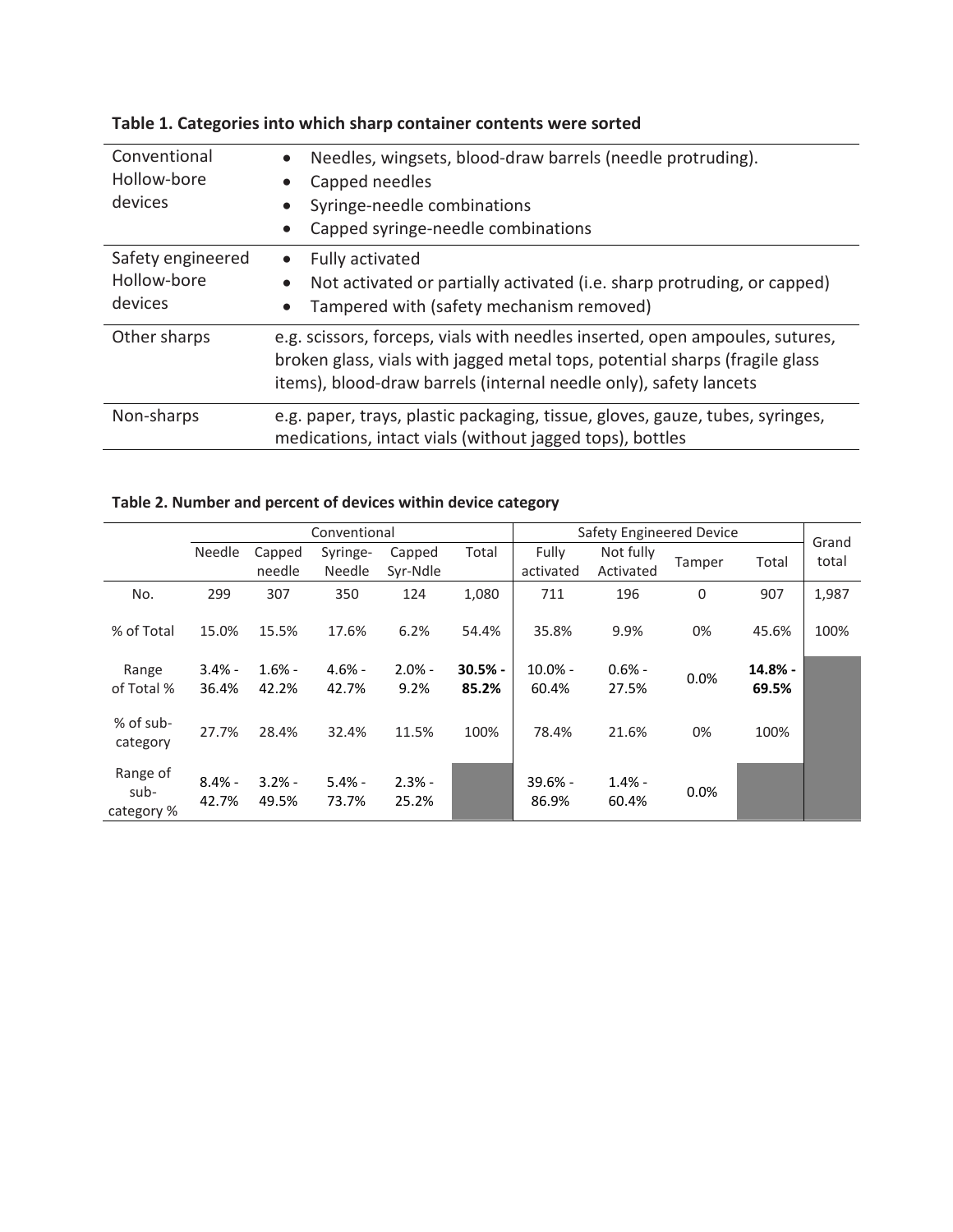

Fig 1. Unprotected needle at both ends of non-activated wingset SED



Fig 1. Non-activated or partially activated SED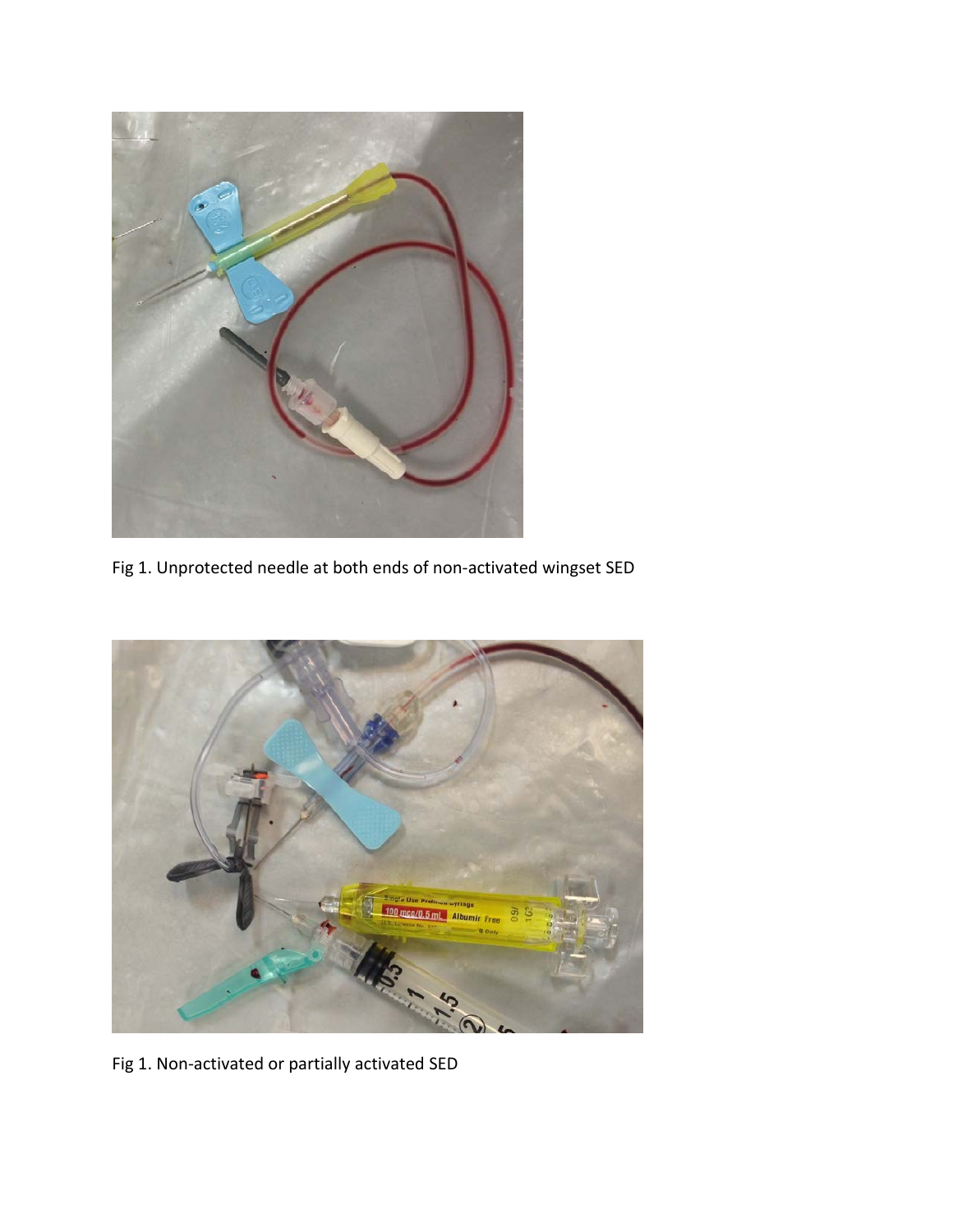## **Discussion**

In this study, of all hollow-bore devices, 54.4% were conventional and 45.6% were SED and the range of these proportions among the 5 HCF was extensive (Table 2). The high level of conventional device use is surprising given the availability of SED for most sharps procedures and that conventional syringe proportion was shown to drop from 56% to 7% following SED legislation in Canada.<sup>6,7</sup> Not all sharp procedures have SED available, e.g. some biopsy procedures, and it was noted that of the 1,080 conventional devices, 15 were breast biopsy needles.

Of the conventional needles, 39.9% were capped. Combining conventional devices and SED, 42.5% were discarded as a 'naked' sharp. Included in the latter category, particularly from one HCF, were phlebotomy wingset SED that had 'naked' blood-barrel needles on the end of the tubing, i.e. the barrel presumably had been removed (Fig 1).

The sample of 18 SC from 5 HCF is small, however the fact that 64.3% of HCP (1,276 of 1,987 hollow-bore items) placed themselves at risk by recapping or discarding naked needles is disturbing. While it was not part of this study to record the presence of blood, many naked-needle phlebotomy devices were visibly bloodcontaminated (Fig 1). In a Canadian study one year after passage of provincial legislation mandating the use of SED, 56% of conventional syringes were recapped, $7$ it is worrisome that 12 years after U.S. SED legislation, 40% of conventional needles in the 5 HCF were still being recapped.

Up to a third of total SI could be prevented if SED were activated after use. $3$  Pre-NSPA, the non-activation rate of SED was found to be 30-40%, $^{8,9}$  and it was shown that with

SED familiarity, high activation rates are possible. $^{10}$  It is of concern that more than a decade after the NSPA, 22% of the 907 SED in this study were discarded with the sharp naked (Fig 2). Based on BBP transmission risk, Stringer and Haines proposed that an "acceptable" phlebotomy and IV SED activation rate should be 100% or close to it, whereas syringe SED activation rates should be 90% or greater.<sup>6</sup> These activation levels were not achieved in this study.

More than 1 year after passage of legislation mandating the use of safety devices in British Columbia hospitals, Stringer and colleagues expressed their concern that the risk from exposed sharps remained too high because of the ongoing use of conventional devices and nonactivation of SED. <sup>7</sup>This study, whilst a small sampling, presents a similar picture of low SED use and low SED activation rates.

A recent U.S. national survey estimated that 320,000 HCP sustain SI annually and that the incidence of SI had not decreased over the previous decade. $<sup>2</sup>$  This audit may give</sup> some indication of the possible reasons for the continued high incidence – an unacceptable proportion of devices are being capped or discarded with an unprotected sharp. The results also confirm the continued need for ergonomically sited, safety engineered sharps containers.<sup>11, 12</sup>

We cannot rest in our quest for zero SI. The reasons for non- or partial activation of SED are reported to be ease of use, device preference, perception of patient adverse event, and training.<sup>9</sup> It was heartening to see papers presented at the 2013 AOHP National conference that addressed several or all of these reasons and, with new, less behavior-dependent SED and education, were able to markedly reduce their procedure-specific SI.<sup>13,14</sup>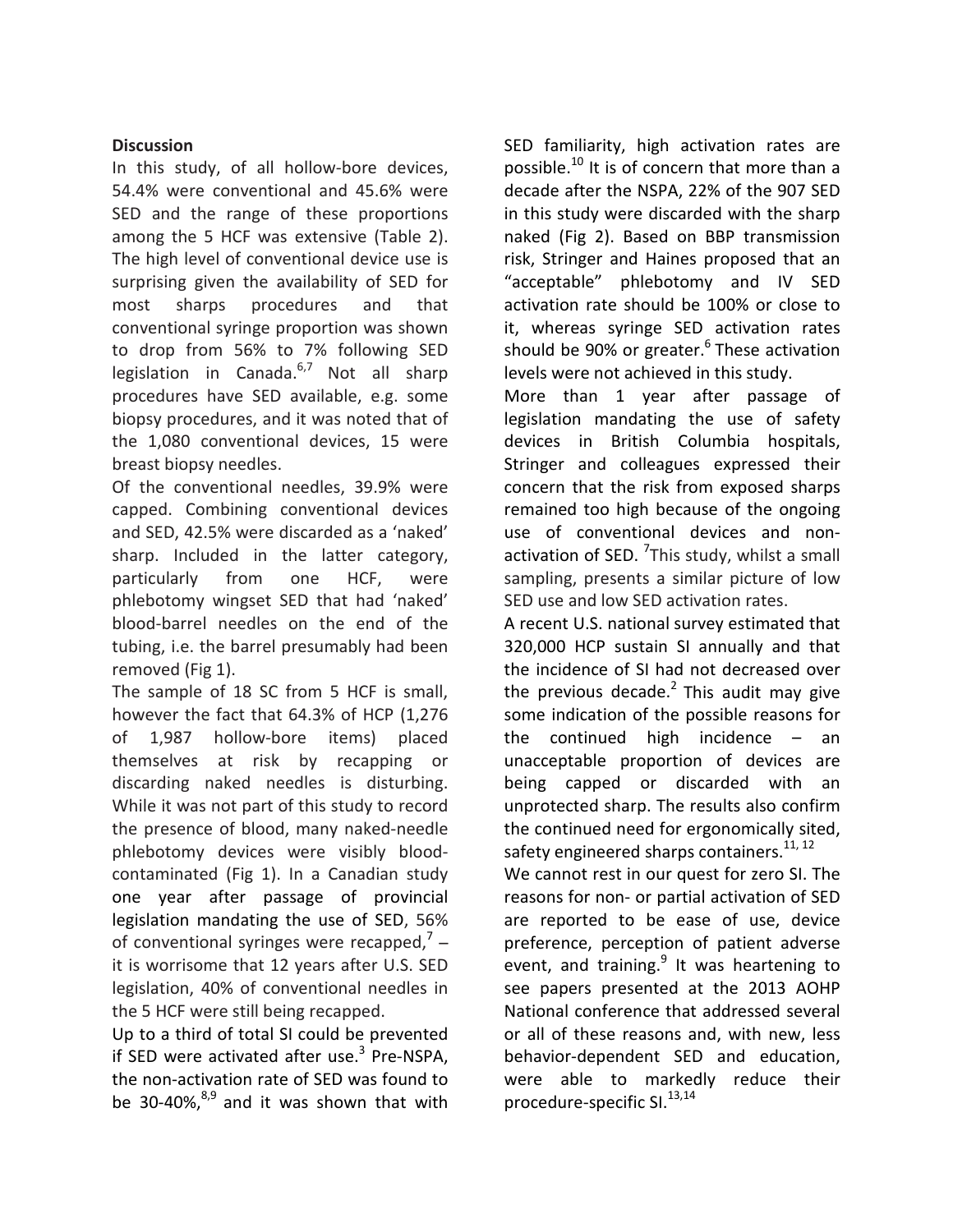The dependence on manual activation of SED plays a major part in SI and HCF need pursue a greater use of passive devices wherever possible.<sup>15</sup> We must find new vigor to protect our healthcare workers – it may encompass more regular, competencybased education, staff ownership of their safety, or technology less dependent on human behavior, but a change must occur. $<sup>2</sup>$ </sup> This study's limitations are: that the HCF come from one region within Florida and the results may not be applicable to other regions or other states. A small number of SC were sampled from each HCF and may not be representative of the HCF as a whole; loose caps were evident in the waste so it was not possible to determine if some uncapped needles had lost their caps in the decanting process; with some capped

## **References**

- 1. Phillips E, Mark Conaway M, Parker G, Perry J, Jagger J. Issues in Understanding the Impact of the Needlestick Safety and Prevention Act on Hospital Sharps Injuries. Infect Control Hosp Epidemiol 2013;34(9):935-939
- 2. Grimmond T and Good L. EXPO-S.T.O.P.: A national survey and estimate of sharps injuries and mucocutaneous blood exposures among healthcare workers in USA. J Assoc Occ Hlth Prof 2013;33(4):31-36.
- 3. Black L, Parker G, and Jagger J. Chinks in the Armor: Activation Patterns of Hollow-Bore Safety-Engineered Sharp Devices. Infect Control Hosp Epidemiol 2012;33(8):842-844. DOI: 10.1086/666630
- 4. Proceedings of the National Sharps Injury Prevention Meeting September 2005 Atlanta, GA.

needles and capped syringe-needles, it was not possible to tell if they had been discarded unused; the same dilemma applied with some capped non-activated SED; and it was not possible to know whether HCF risk assessment, or clinical assessment, dictated that SED were not required in certain low BBP-risk procedures.

## **Conclusion**.

The high proportion of devices being capped or discarded with an unprotected sharp may be a possible reason for the continued high SI incidence in the United States. A new vigor encompassing competency training, safety ownership and adoption of passive SED wherever possible is needed to protect HCP.

> [http://www.cdc.gov/sharpssafety/pdf](http://www.cdc.gov/sharpssafety/pdf/proceedings.pdf) [/proceedings.pdf.](http://www.cdc.gov/sharpssafety/pdf/proceedings.pdf) Accessed Dec 22 2013

- 5. Jagger J and Bentley M. Disposal-Related Sharp Object Injuries. Adv Exp Prev 1995; 1:1,2,6,7,11.
- 6. Stringer B and Haines T. Ongoing Use of Conventional Devices and Safety Device Activation Rates in Hospitals in Ontario, Canada. J Occup Environ Hyg 2011; 8:154–160. DOI:10.1080/15459624.2011.555258
- 7. Stringer B, Astrakianakis G, Haines T, Ken Kamsteeg K, Danyluk Q, Tang T, Kaboli F, and Ciconte R. Conventional and sharp safety devices in 6 hospitals in British Columbia, Canada. Am J Infect Control 2011;39:738-45. doi:10.1016/j.ajic.2010.12.004
- 8. Mulherin S, Rickman L, Jackson M. Initial Worker Evaluation of a New Safety Syringe. Infect Control Hosp Epidemiol 1996;17:593-4